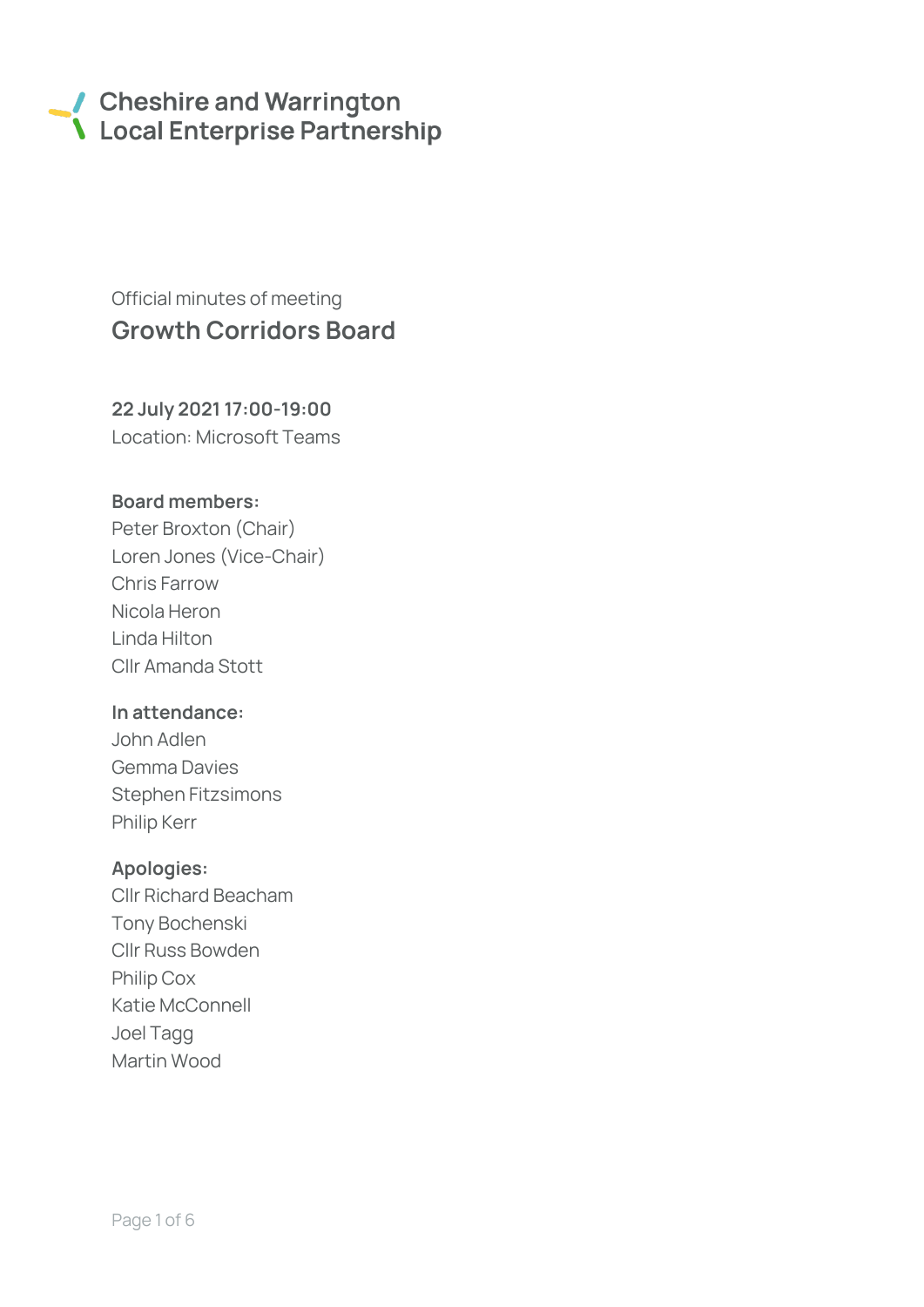# 1. Declarations of interest

- a. Cllr Amanda Stott and Philip Kerr declared an interest on behalf of Cheshire East Council in Alderley Park
- b. Stephen Fitzsimons declared an interest on behalf of Warrington Borough Council in Birchwood Park
- c. Chris Farrow declared an interest in sites in Ellesmere Port as Chair of the Ellesmere Port Development Board

# 2. Minutes and matters arising

a. Minutes of meeting held on 20 May 2021 Minutes agreed as a correct record

### b. Business Case Fund Update

John Adlen updated the Board on the allocation of funding made through the LEP's Business Case Fund.

### 3. Public speaking time

No requests were received from members of the public to attend or speak at the meeting.

### 4. Governance

### a. New Growth Corridors Board remit

Peter Broxton introduced a paper setting out the proposed remit for the new Growth Corridors Board. The new remit incorporates the Science Corridor (including Enterprise Zone), the High Speed Growth Corridor, cluster and sector development and town centres.

### b. Terms of Reference

Draft Terms of Reference were considered by the Board. Philip Kerr suggested adding a responsibility for identifying and leveraging funding/financing opportunities.

**Decision:** Terms of Reference accepted with additional role to be added in terms of identifying and leveraging funding opportunities. JA

### c. Standing agenda items

A standard agenda was proposed to the Board. It was noted that the Board did not need to cover every agenda item at every meeting but could tailor the agenda to specific items/themes.

**Decision:** The Board agreed to adopt the standing agenda as set out in the papers.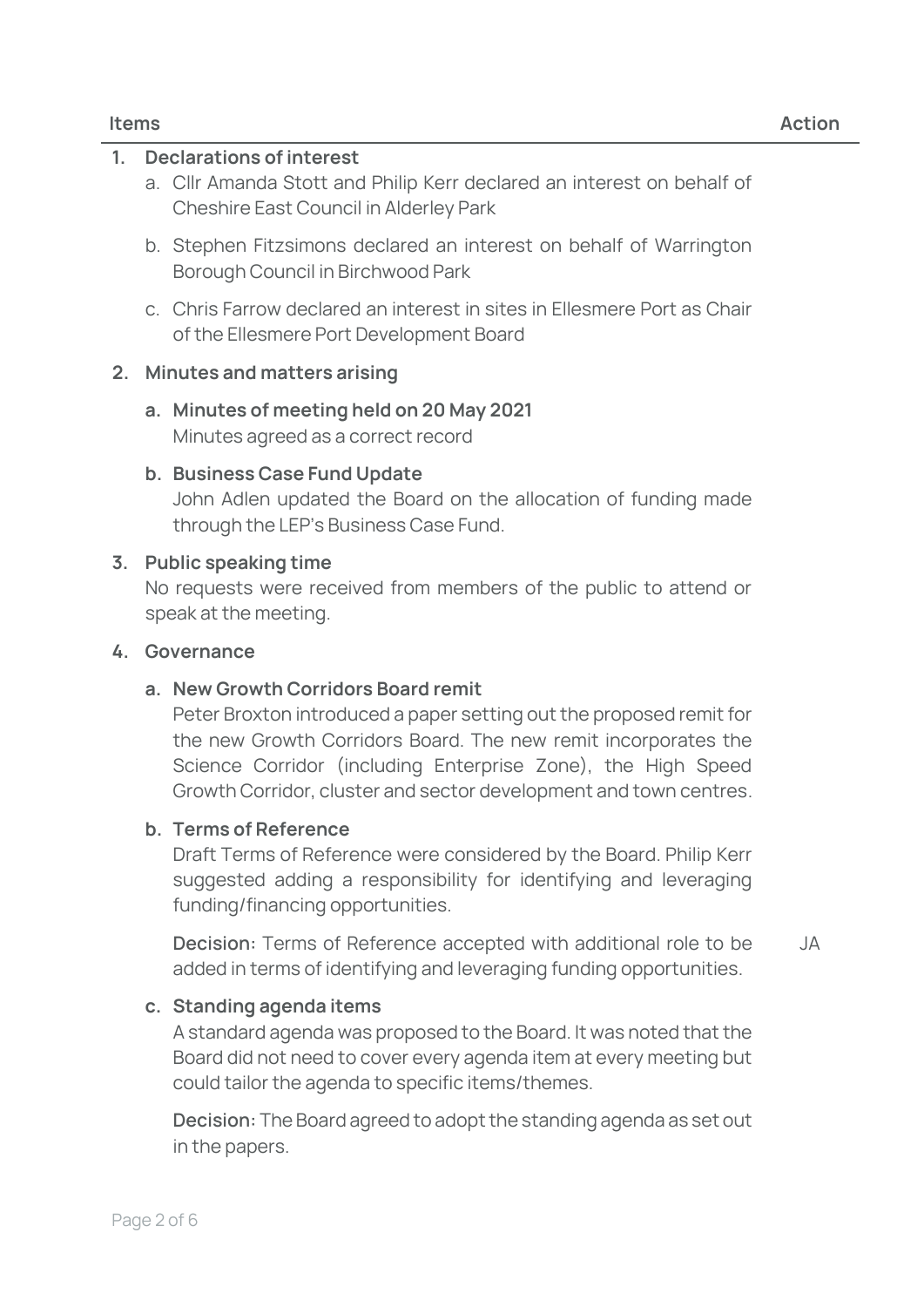# 5. Cheshire Science Corridor Enterprise Zone

# a. Investment programme

John Adlen presented an update on the EZ investment programme. The final claim for Aviator Phase 1 had been received and paid and the total investment was £312k lower than anticipated. Blocks 22-24 at Alderley Park is progressing on schedule and a final claim for the Quadrant Phase 2 scheme has been received for £782k, lower than the estimated £852k, due to no business rates cover being required.

# b. Investment pipeline

John Adlen updated the Board on the EZ investment pipeline.

A discussion took place about Peel's proposed waste-to-hydrogen plant and it was noted that Peel had recently concluded a deal with a hydrogen refuelling station network.

**Decision:** agreed to invite Peel and HyNet to the next Board meeting to discuss proposals for the hydrogen economy. JA

Discussions have been held with Birchwood Park about their ambitions to create a sustainable/green industrial scheme, which may create a viability gap and require EZ investment. The Board welcomed Birchwood Park's ambitions and noted that it would fit well with the LEP's vision and that creating truly sustainable commercial premises could offer a real competitive advantage for the sub-region.

John Adlen informed the Board that the University of Chester has appointed CBRE to support them to secure an investment partner for Thornton Science Park. The Board noted the pivotal role that Thornton can play in the development of the low carbon industrial cluster at Ellesmere Port and reconfirmed the LEP's support to the University to assist them in their search for an investment partner.

**Decision:** agreed to contact DIT to find out if Thornton is on their list of potential capital investment projects. JA

### c. Investment cases

There were no investment cases to consider.

# d. Business Rate Discount applications

The Board was asked to ratify the decision of the EZ Steering Group to approve the Business Rate Discount application from Current Body Ltd at Alderley Park.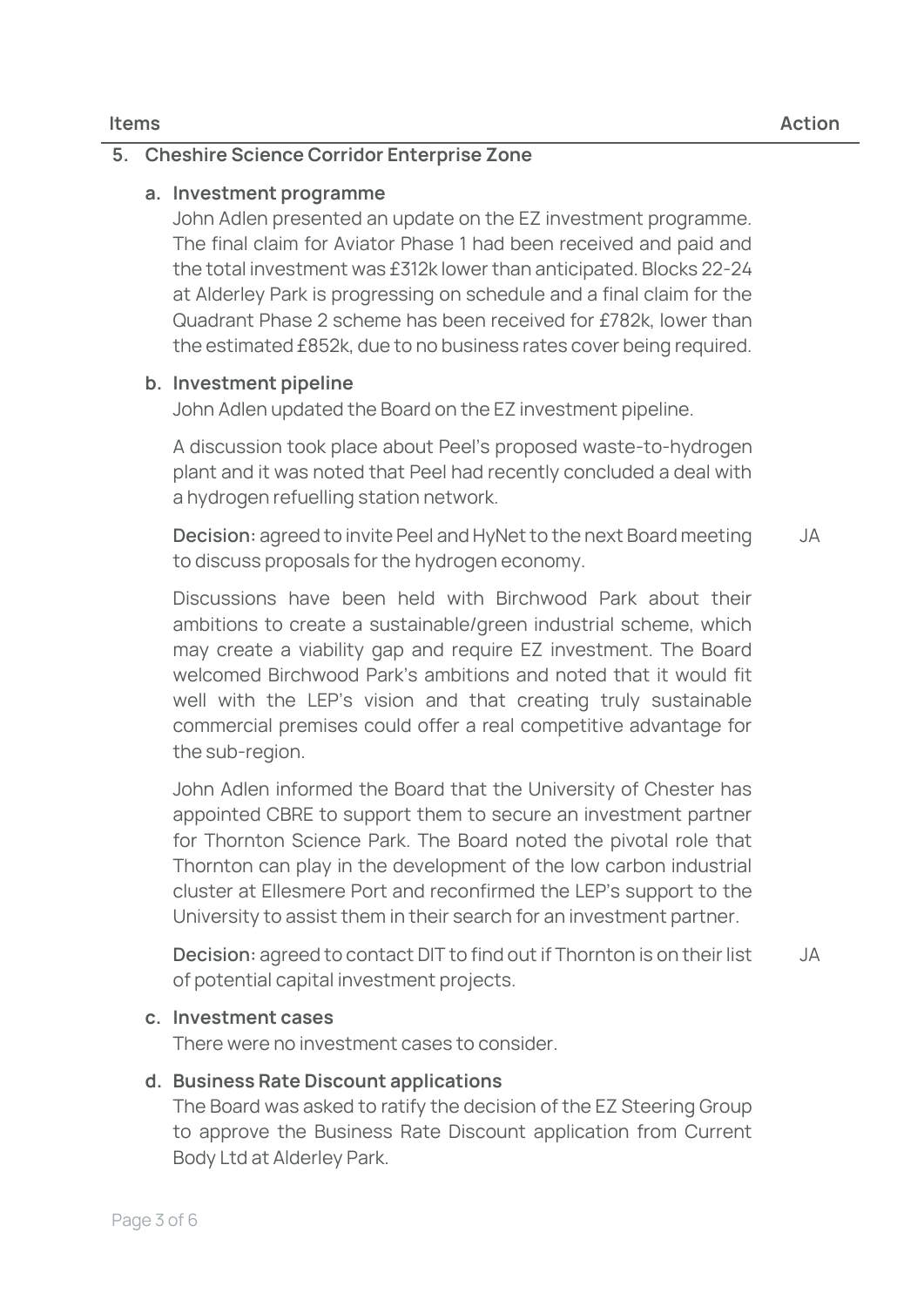**Decision:** Current Body Ltd Business Rate Discount application ratified.

# e. Finance update

John Adlen presented an update on the retained business rates. A question was raised about the ending of occupier incentives and the prospect of them being extended. John Adlen informed the Board that the LEP had been working closely with the LEP Network to lobby government to extend the EZ occupier incentives, but it looked unlikely at this time.

# 6. High Speed Growth Corridor

John Adlen gave a verbal update on the High Speed Growth Corridor, noting that work was ongoing to revise the Strategic Outline Business Case that had been submitted to government last autumn, which included providing a more detailed breakdown on individual investment projects and incorporating the area around Chester station as an additional intervention area.

# 7. Marketing and promotion

Peter Broxton introduced a discussion about the role of the Board in marketing and promoting the Growth Corridors. There was a discussion about the sub-region's USPs and how best to position Cheshire and Warrington.

Decision: agreed to invite Joe Manning to the next Board meeting to discuss how the marketing and promotion of the Growth Corridors fits with the wider place branding/marketing for the sub-region. It was also agreed to circulate a discussion paper to the Board prior to the next meeting. JA

# 8. Cluster/sector development

# a. Life Sciences

Peter Broxton updated the Board on work currently being undertaken with the Life Sciences sector, including Liverpool and Manchester city regions, to support the development of the sector in the North West. He reported that the LEP has appointed consultants to undertake a mapping exercise of the cluster/sector to inform the development of a clear brand/marketing collateral.

# b. Energy/Low Carbon

John Adlen updated the Board on work undertaken by the Cheshire Energy Hub and Net Zero North West, including the creation of a portfolio of low carbon investment opportunities in the sub-region.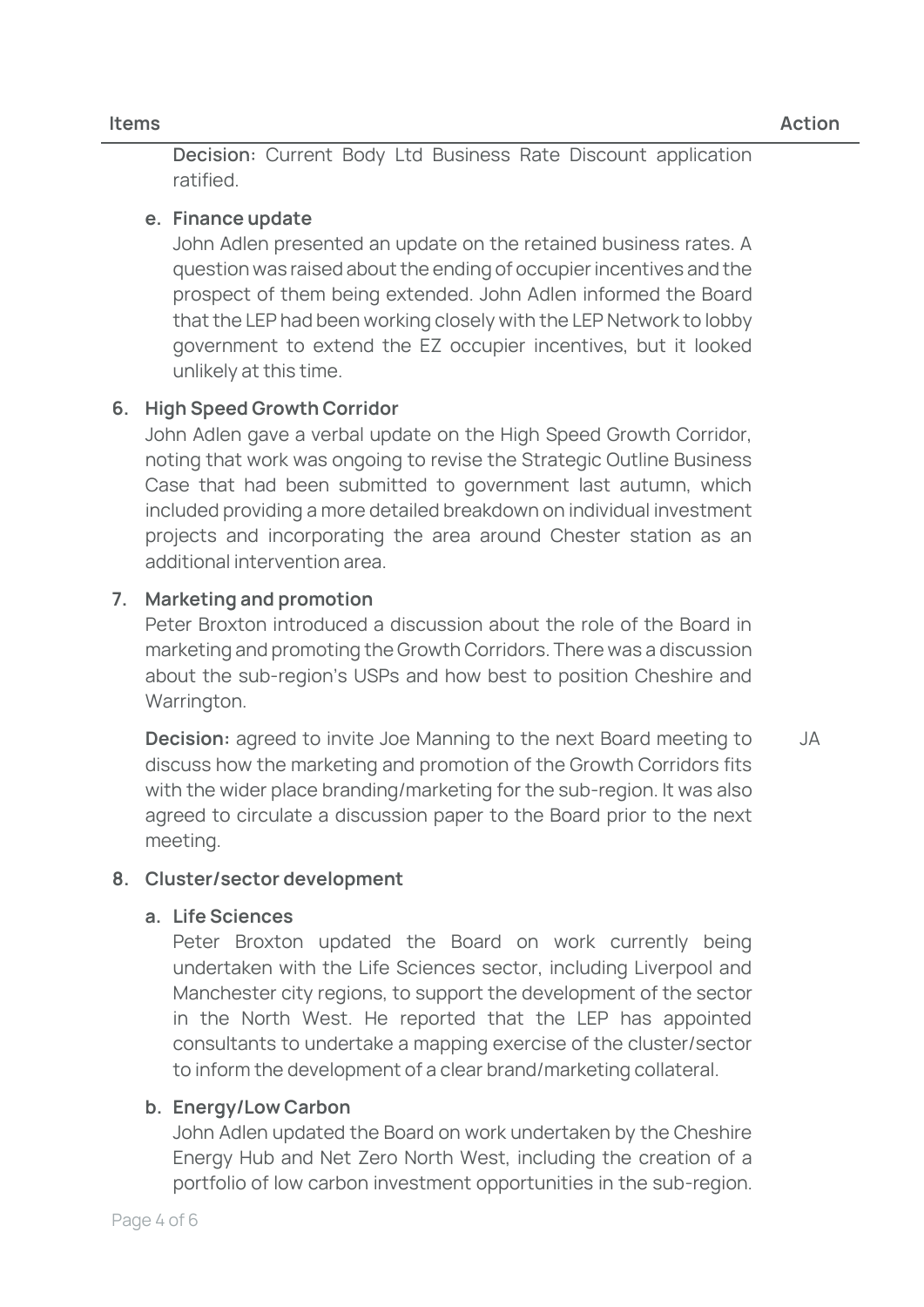It was agreed to invite Melissa Crellin to the next Board meeting to discuss the low carbon/net zero agenda.

# 9. Town centres

#### a. Crewe

John Adlen updated the Board on developments in Crewe town centre including the recent announcement of a £22.9m town fund deal and a £14m Future High Streets Fund programme. The Town Board now needed to accept the government's Heads of Terms and then work up a series of detailed project business cases over the next 12 months.

### b. Warrington

Stephen Fitzsimons updated the Board on the Warrington Town Board and programme. Warrington had been awarded £22m from the Town's Fund in October 2020 and were currently in the process of working up detailed project businesses cases. Two of the seven business cases have already been submitted to government.

## c. Winsford

Gemma Davies updated the Board on the progress of Winsford £9.8m Future High Street Fund programme, which include a new market hall, new public realm and diversification of town centre uses.

# d. Ellesmere Port

Gemma Davies updated the Board on Ellesmere Port town centre. Although Ellesmere Port did not secure Future High Streets Fund, CWaC had been selected as a pilot for the High Street Taskforce and will be taking forward a number of recommendations from that work, including a new town centre masterplan.

**Decision:** It was agreed that John Adlen would meet with lead officers from the three local authorities to discuss how best to structure future town centre discussions at the Board. JA

# 10. AOB

a. Stephen Fitzsimons raised an issue about future elected member representation from Warrington Borough Council.

**Decision:** agreed that Stephen Fitzsimons would identify a new WBC representative for the Board. SF